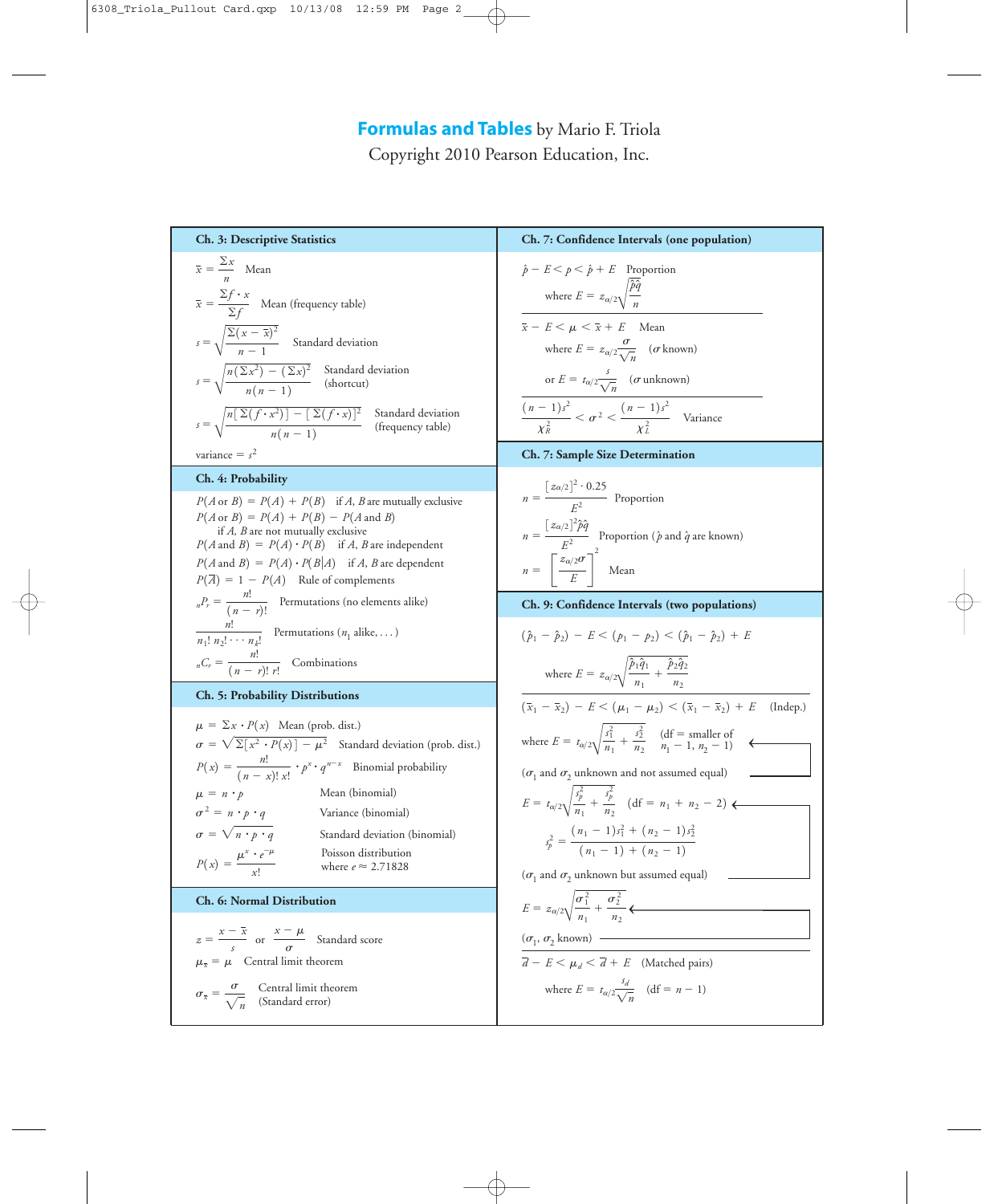Copyright 2010 Pearson Education, Inc.

| Ch. 8: Test Statistics (one population)                                                                                                                                                                                                                                                                                                                                                                                                                                                                                                                                                                                                                                | Ch. 10: Linear Correlation/Regression                                                                                                                                                                                                                                                                                                                                                                                                                                                                                                                                         |
|------------------------------------------------------------------------------------------------------------------------------------------------------------------------------------------------------------------------------------------------------------------------------------------------------------------------------------------------------------------------------------------------------------------------------------------------------------------------------------------------------------------------------------------------------------------------------------------------------------------------------------------------------------------------|-------------------------------------------------------------------------------------------------------------------------------------------------------------------------------------------------------------------------------------------------------------------------------------------------------------------------------------------------------------------------------------------------------------------------------------------------------------------------------------------------------------------------------------------------------------------------------|
| $z = \frac{\hat{p} - p}{\sqrt{\frac{pq}{n}}}$ Proportion—one population<br>$z = \frac{\bar{x} - \mu}{\sigma/\sqrt{n}}$ Mean—one population<br>$t = \frac{\bar{x} - \mu}{s / \sqrt{n}}$ Mean—one population<br>(or unknown)                                                                                                                                                                                                                                                                                                                                                                                                                                             | Correlation $r = \frac{n \Sigma xy - (\Sigma x)(\Sigma y)}{\sqrt{n(\Sigma x^2) - (\Sigma x)^2} \sqrt{n(\Sigma y^2) - (\Sigma y)^2}}$<br>or $r = \frac{\sum (z_x z_y)}{n-1}$ where $z_x = z$ score for x<br>$z_y = z$ score for y<br>$b_1 = \frac{n \sum xy - (\sum x)(\sum y)}{n(\sum x^2) - (\sum x)^2}$<br>Slope:                                                                                                                                                                                                                                                           |
| $\chi^2 = \frac{(n-1)s^2}{\sigma^2}$ Standard deviation or variance—<br>one population                                                                                                                                                                                                                                                                                                                                                                                                                                                                                                                                                                                 | or $b_1 = r \frac{3y}{s}$                                                                                                                                                                                                                                                                                                                                                                                                                                                                                                                                                     |
| Ch. 9: Test Statistics (two populations)                                                                                                                                                                                                                                                                                                                                                                                                                                                                                                                                                                                                                               |                                                                                                                                                                                                                                                                                                                                                                                                                                                                                                                                                                               |
| $z = \frac{(\hat{p}_1 - \hat{p}_2) - (p_1 - p_2)}{\sqrt{\frac{\hat{p}\hat{q}}{n_1} + \frac{\hat{p}\hat{q}}{n_2}}}$ Two proportions<br>$\frac{1}{\hat{p}_1 - \bar{x}_2}$ Two proportions<br>$\frac{1}{\hat{p}_1 - \bar{x}_2}$ Two proportions<br>$\frac{1}{\hat{p}_1 - \bar{x}_2}$ The $\frac{1}{\hat{p}_1 - \bar{x}_2}$ and $\frac{1}{\hat{p}_$<br>- Two means—independent; $\sigma_1$ and $\sigma_2$ unknown, and not<br>assumed equal.<br>$t = \frac{(\bar{x}_1 - \bar{x}_2) - (\mu_1 - \mu_2)}{\sqrt{\frac{s_p^2}{n_1} + \frac{s_p^2}{n_2}}}$ (df = $n_1 + n_2 - 2$ )<br>(df = $n_1 + n_2 - 2$ )<br>$s_p^2 = \frac{(n_1 - 1)s_1^2 + (n_2 - 1)s_2^2}{n_1 + n_2 - 2}$ | $\nu$ -Intercept:<br>$b_0 = \bar{y} - b_1 \bar{x}$ or $b_0 = \frac{(\Sigma y)(\Sigma x^2) - (\Sigma x)(\Sigma xy)}{n(\Sigma x^2) - (\Sigma x)^2}$<br>$\hat{y} = b_0 + b_1 x$ Estimated eq. of regression line<br>$r^2 = \frac{\text{explained variation}}{\text{total variation}}$<br>$s_e = \sqrt{\frac{\sum (y - \hat{y})^2}{n - 2}}$ or $\sqrt{\frac{\sum y^2 - b_0 \sum y - b_1 \sum xy}{n - 2}}$<br>$\hat{y} - E < y < \hat{y} + E$ Prediction interval<br>where $E = t_{\alpha/2} s_e \sqrt{1 + \frac{1}{n} + \frac{n(x_0 - \bar{x})^2}{n(\Sigma x^2) - (\Sigma x)^2}}$ |
| -Two means—independent; $\sigma_1$ and $\sigma_2$ unknown, but<br>assumed equal.                                                                                                                                                                                                                                                                                                                                                                                                                                                                                                                                                                                       | Ch. 12: One-Way Analysis of Variance                                                                                                                                                                                                                                                                                                                                                                                                                                                                                                                                          |
| $z = \frac{(\bar{x}_1 - \bar{x}_2) - (\mu_1 - \mu_2)}{\sqrt{\frac{\sigma_1^2}{n_1} + \frac{\sigma_2^2}{n_2}}}$ Two means—independent;<br>$t = \frac{\overline{d} - \mu_d}{s_d/\sqrt{n}}$ Two means—matched pairs<br>(df = n - 1)<br>$F = \frac{s_1^2}{s_2^2}$ Standard deviation or variance—<br>two populations (where $s_1^2 \ge s_2^2$ )                                                                                                                                                                                                                                                                                                                            | Procedure for testing $H_0$ : $\mu_1 = \mu_2 = \mu_3 = \cdots$<br>1. Use software or calculator to obtain results.<br>2. Identify the P-value.<br>3. Form conclusion:<br>If <i>P</i> -value $\leq \alpha$ , reject the null hypothesis<br>of equal means.<br>If <i>P</i> -value $> \alpha$ , fail to reject the null hypothesis<br>of equal means.                                                                                                                                                                                                                            |
| Ch. 11: Goodness-of-Fit and Contingency Tables                                                                                                                                                                                                                                                                                                                                                                                                                                                                                                                                                                                                                         | Ch. 12: Two-Way Analysis of Variance                                                                                                                                                                                                                                                                                                                                                                                                                                                                                                                                          |
| $\chi^2 = \sum \frac{(O-E)^2}{E}$ Goodness-of-fit<br>(df = k - 1)<br>$\chi^2 = \sum \frac{(O - E)^2}{E}$ Contingency table<br>[df = $(r - 1)(c - 1)$ ]<br>where $E = \frac{(\text{row total})(\text{column total})}{(\text{grand total})}$<br>$\chi^2 = \frac{( b - c  - 1)^2}{b + c}$ McNemar's test for matched<br>pairs (df = 1)                                                                                                                                                                                                                                                                                                                                    | Procedure:<br>1. Use software or a calculator to obtain results.<br>2. Test $H_0$ : There is no interaction between the row factor and<br>column factor.<br>3. Stop if $H_0$ from Step 2 is rejected.<br>If $H_0$ from Step 2 is not rejected (so there does not appear to<br>be an interaction effect), proceed with these two tests:<br>Test for effects from the row factor.<br>Test for effects from the column factor.                                                                                                                                                   |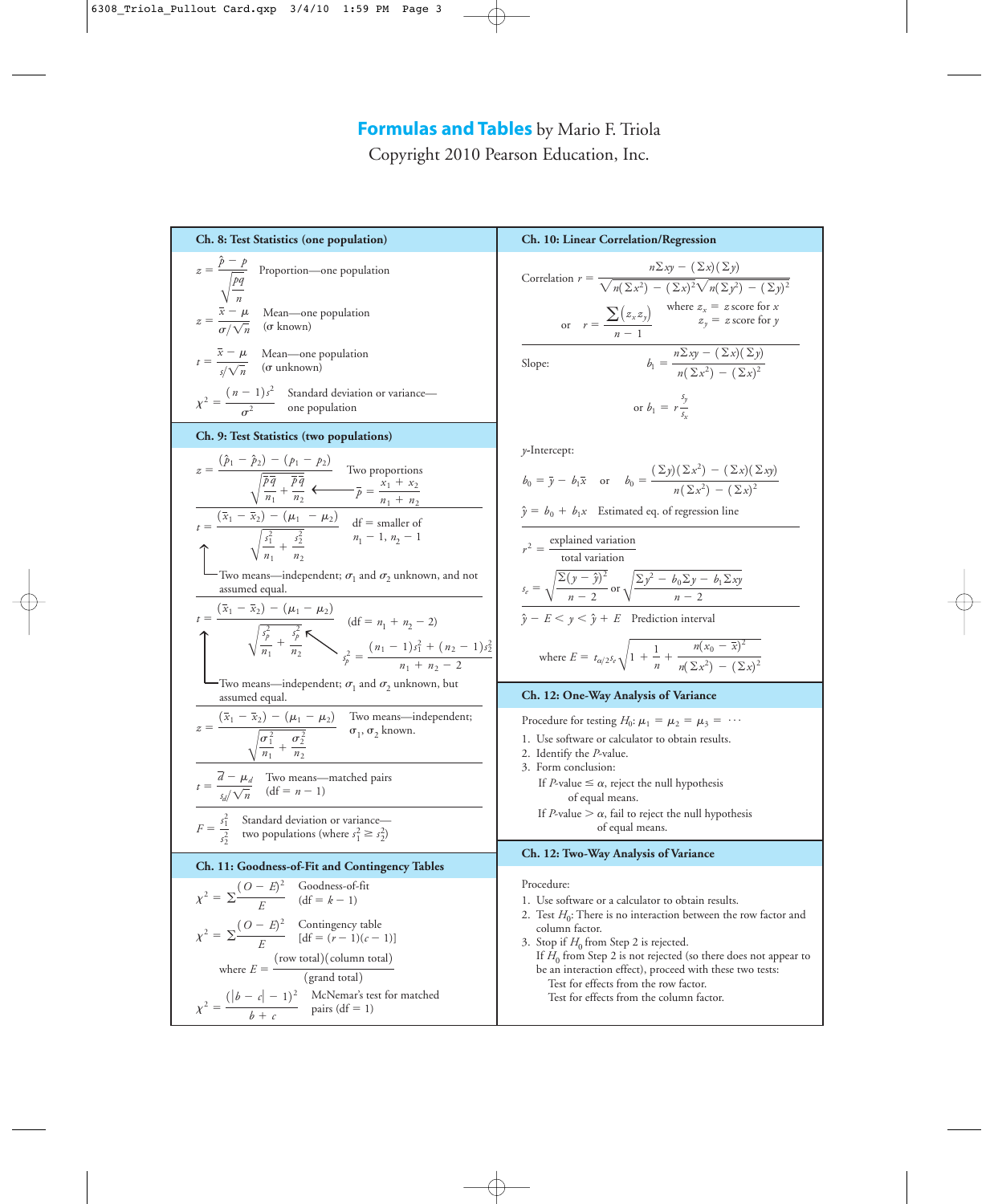Copyright 2010 Pearson Education, Inc.

**Ch. 13: Nonparametric Tests** Sign test for  $n > 25$ Kruskal-Wallis (chi-square  $df = k - 1$ )  $r_s = 1 - \frac{6\sum d^2}{n(n^2 - 1)}$  Rank correlation **Ch. 14: Control Charts** *R* chart: Plot sample ranges UCL:  $D_4$ *R* Centerline: *R* LCL: *D*3*R* chart: Plot sample means *x*  $UCL: \bar{\overline{x}} + A_2 \bar{R}$ Centerline: *xx* LCL:  $\overline{\overline{x}}$  -  $A_2\overline{R}$ *p* chart: Plot sample proportions UCL:  $\bar{p}$  + 3 $\sqrt{\ }$ Centerline: *p* LCL:  $\bar{p}$  – 3 $\sqrt{\frac{p}{p}}$ *p q n p q n*  $z = \frac{G - \mu_G}{\sigma_G} = \frac{(\frac{n_1 + n_2}{n_1 + n_2})^T}{\sqrt{(2n_1n_2)(2n_1n_2 - n_1 - n_2)}}$  For  $n > 20$  $G - \left(\frac{2n_1n_2}{n_1 + n_2} + 1\right)$  $\mathbb {V}$  $\sqrt{(2n_1n_2)(2n_1n_2 - n_1 - n_2)}$  $(n_1 + n_2)^2(n_1 + n_2 - 1)$ critical value for  $n > 30$ :  $\frac{\pm z}{\sqrt{z}}$  $\sqrt{n-1}$  $H = \frac{12}{N(N+1)} \left( \frac{R_1^2}{n_1} \right)$  $\frac{R_1^2}{n_1} + \frac{R_2^2}{n_2}$  $\frac{R_2^2}{n_2} + \cdots + \frac{R_k^2}{n_k}$  $\left(\frac{n_k}{n_k}\right)$  – 3(*N* + 1) Wilcoxon rank-sum (two independent  $z = \frac{R - \mu_R}{\sigma_R} = \frac{R}{\sqrt{n_1 n_2 (n_1 + n_2 + 1)}}$  (two ind  $R - \frac{n_1(n_1 + n_2 + 1)}{2}$ V  $n_1 n_2(n_1 + n_2 + 1)$ 12  $z = \frac{T - n(n + 1)/4}{\sqrt{n(n + 1)(2n + 1)}}$  Wilcoxon signed ranks<br>(matched pairs and *n* > 30)  $\mathbb {V}$ 24  $z = \frac{(x + 0.5) - (n/2)}{\sqrt{n}/2}$ 

| TABLE A-6                                                                                                                                                              | Coefficient r           | Critical Values of the<br>Pearson Correlation |  |  |  |  |  |
|------------------------------------------------------------------------------------------------------------------------------------------------------------------------|-------------------------|-----------------------------------------------|--|--|--|--|--|
| n                                                                                                                                                                      | $\alpha = .05$          | $\alpha = .01$                                |  |  |  |  |  |
| 4                                                                                                                                                                      | .950                    | .990                                          |  |  |  |  |  |
| 5                                                                                                                                                                      | .878                    | .959                                          |  |  |  |  |  |
| 6                                                                                                                                                                      | .811                    | .917                                          |  |  |  |  |  |
| $\overline{7}$                                                                                                                                                         | .754                    | .875                                          |  |  |  |  |  |
| 8                                                                                                                                                                      | .707                    | .834                                          |  |  |  |  |  |
| 9                                                                                                                                                                      | .666                    | .798                                          |  |  |  |  |  |
| 10                                                                                                                                                                     | .632                    | .765                                          |  |  |  |  |  |
| 11                                                                                                                                                                     | .602                    | .735                                          |  |  |  |  |  |
| 12                                                                                                                                                                     | .576                    | .708                                          |  |  |  |  |  |
| 13                                                                                                                                                                     | .553                    | .684                                          |  |  |  |  |  |
| 14                                                                                                                                                                     | .532                    | .661                                          |  |  |  |  |  |
| 15                                                                                                                                                                     | .514                    | .641                                          |  |  |  |  |  |
| 16                                                                                                                                                                     | .497                    | .623                                          |  |  |  |  |  |
| 17                                                                                                                                                                     | .482                    | .606                                          |  |  |  |  |  |
| 18                                                                                                                                                                     | .468                    | .590                                          |  |  |  |  |  |
| 19                                                                                                                                                                     | .456                    | .575                                          |  |  |  |  |  |
| 20                                                                                                                                                                     | .444                    | .561                                          |  |  |  |  |  |
| 25                                                                                                                                                                     | .396                    | .505                                          |  |  |  |  |  |
| 30                                                                                                                                                                     | .361                    | .463                                          |  |  |  |  |  |
| 35                                                                                                                                                                     | .335                    | .430                                          |  |  |  |  |  |
| 40                                                                                                                                                                     | .312                    | .402                                          |  |  |  |  |  |
| 45                                                                                                                                                                     | .294                    | .378                                          |  |  |  |  |  |
| 50                                                                                                                                                                     | .279                    | .361                                          |  |  |  |  |  |
| 60                                                                                                                                                                     | .254                    | .330                                          |  |  |  |  |  |
| 70                                                                                                                                                                     | .236                    | .305                                          |  |  |  |  |  |
| 80                                                                                                                                                                     | .220                    | .286                                          |  |  |  |  |  |
| 90                                                                                                                                                                     | .207                    | .269                                          |  |  |  |  |  |
| 100                                                                                                                                                                    | .196                    | .256                                          |  |  |  |  |  |
| <i>NOTE:</i> To test $H_0$ : $\rho = 0$ against $H_1$ : $\rho \neq 0$ ,<br>reject $H_0$ if the absolute value of r is<br>greater than the critical value in the table. |                         |                                               |  |  |  |  |  |
|                                                                                                                                                                        | Control Chart Constants |                                               |  |  |  |  |  |
| Subgroup Size                                                                                                                                                          |                         |                                               |  |  |  |  |  |
| $\boldsymbol{n}$                                                                                                                                                       | $A_{2}$                 | $D_3$<br>$D_4$                                |  |  |  |  |  |

2 1.880 0.000 3.267<br>3 1.023 0.000 2.574 3 1.023 0.000 2.574<br>4 0.729 0.000 2.282 0.729 0.000 5 0.577 0.000 2.114 6 0.483 0.000 2.004 7 0.419 0.076 1.924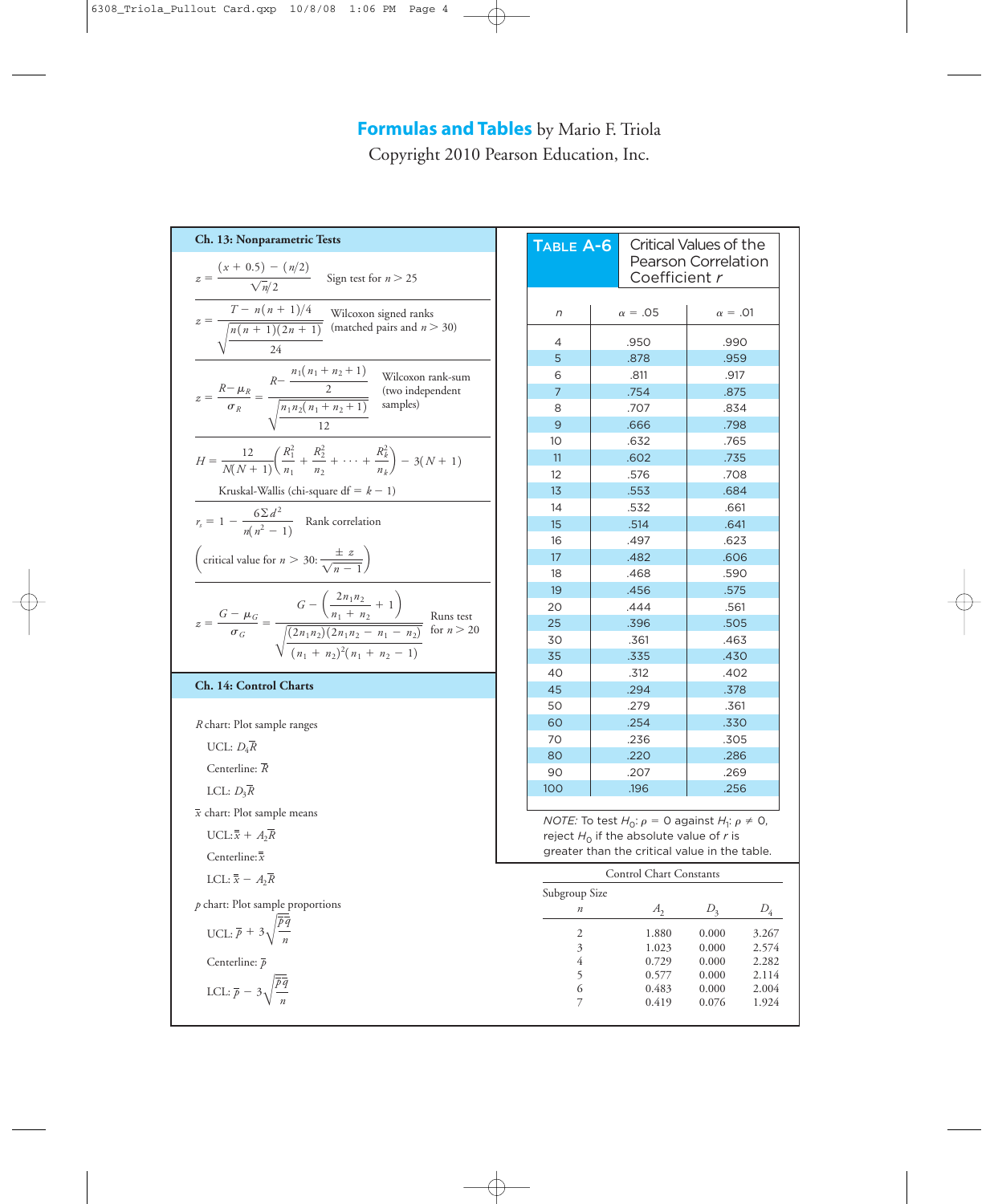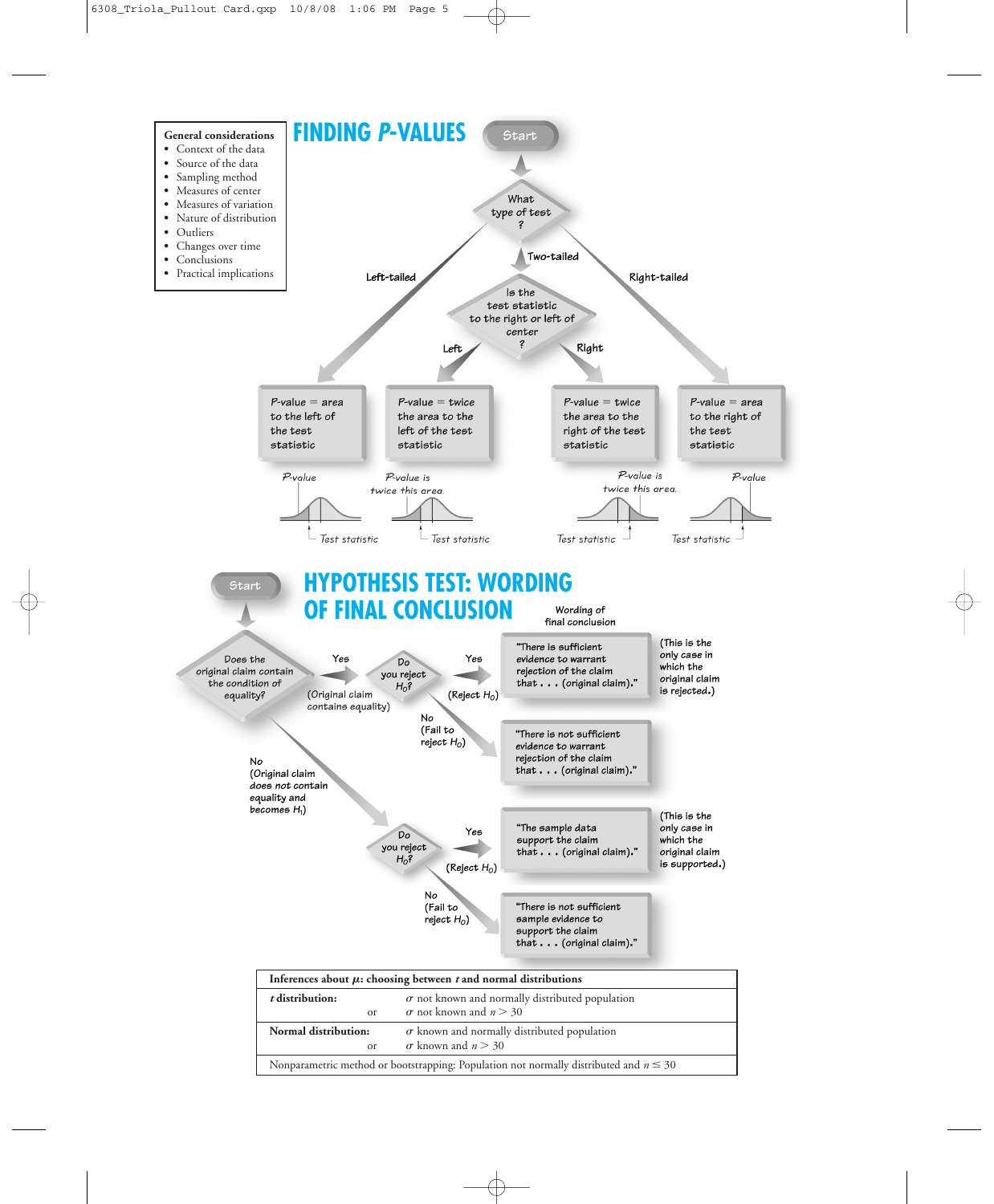



| Standard Normal (z) Distribution: Cumulative Area from the LEFT<br>TABLE A-2 |       |       |       |       |       |            |       |       |                 |       |
|------------------------------------------------------------------------------|-------|-------|-------|-------|-------|------------|-------|-------|-----------------|-------|
|                                                                              |       |       |       |       |       |            |       |       |                 |       |
| Ζ                                                                            | .00   | .01   | .02   | .03   | .04   | .05        | .06   | .07   | .08             | .09   |
| $-3.50$                                                                      |       |       |       |       |       |            |       |       |                 |       |
|                                                                              |       |       |       |       |       |            |       |       |                 |       |
| and<br>lower                                                                 | .0001 |       |       |       |       |            |       |       |                 |       |
| $-3.4$                                                                       | .0003 | .0003 | .0003 | .0003 | .0003 | .0003      | .0003 | .0003 | .0003           | .0002 |
| $-3.3$                                                                       | .0005 | .0005 | .0005 | .0004 | .0004 | .0004      | .0004 | .0004 | .0004           | .0003 |
| $-3.2$                                                                       | .0007 | .0007 | .0006 | .0006 | .0006 | .0006      | .0006 | .0005 | .0005           | .0005 |
| $-3.1$                                                                       | .0010 | .0009 | .0009 | .0009 | .0008 | .0008      | .0008 | .0008 | .0007           | .0007 |
| $-3.0$                                                                       | .0013 | .0013 | .0013 | .0012 | .0012 | .0011      | .0011 | .0011 | .0010           | .0010 |
| $-2.9$                                                                       | .0019 | .0018 | .0018 | .0017 | .0016 | .0016      | .0015 | .0015 | .0014           | .0014 |
| $-2.8$                                                                       | .0026 | .0025 | .0024 | .0023 | .0023 | .0022      | .0021 | .0021 | .0020           | .0019 |
| $-2.7$                                                                       | .0035 | .0034 | .0033 | .0032 | .0031 | .0030      | .0029 | .0028 | .0027           | .0026 |
| $-2.6$                                                                       | .0047 | .0045 | .0044 | .0043 | .0041 | .0040      | .0039 | .0038 | .0037           | .0036 |
| $-2.5$                                                                       | .0062 | .0060 | .0059 | .0057 | .0055 | .0054      | .0052 | .0051 | .0049<br>$\ast$ | .0048 |
| $-2.4$                                                                       | .0082 | .0080 | .0078 | .0075 | .0073 | .0071      | .0069 | .0068 | .0066           | .0064 |
| $-2.3$                                                                       | .0107 | .0104 | .0102 | .0099 | .0096 | .0094      | .0091 | .0089 | .0087           | .0084 |
| $-2.2$                                                                       | .0139 | .0136 | .0132 | .0129 | .0125 | .0122      | .0119 | .0116 | .0113           | .0110 |
| $-2.1$                                                                       | .0179 | .0174 | .0170 | .0166 | .0162 | .0158      | .0154 | .0150 | .0146           | .0143 |
| $-2.0$                                                                       | .0228 | .0222 | .0217 | .0212 | .0207 | .0202      | .0197 | .0192 | .0188           | .0183 |
| $-1.9$                                                                       | .0287 | .0281 | .0274 | .0268 | .0262 | .0256      | .0250 | .0244 | .0239           | .0233 |
| $-1.8$                                                                       | .0359 | .0351 | .0344 | .0336 | .0329 | .0322      | .0314 | .0307 | .0301           | .0294 |
| $-1.7$                                                                       | .0446 | .0436 | .0427 | .0418 | .0409 | .0401      | .0392 | .0384 | .0375           | .0367 |
| $-1.6$                                                                       | .0548 | .0537 | .0526 | .0516 | .0505 | *<br>.0495 | .0485 | .0475 | .0465           | .0455 |
| $-1.5$                                                                       | .0668 | .0655 | .0643 | .0630 | .0618 | .0606      | .0594 | .0582 | .0571           | .0559 |
| $-1.4$                                                                       | .0808 | .0793 | .0778 | .0764 | .0749 | .0735      | .0721 | .0708 | .0694           | .0681 |
| $-1.3$                                                                       | .0968 | .0951 | .0934 | .0918 | .0901 | .0885      | .0869 | .0853 | .0838           | .0823 |
| $-1.2$                                                                       | .1151 | .1131 | .1112 | .1093 | .1075 | .1056      | .1038 | .1020 | .1003           | .0985 |
| $-1.1$                                                                       | .1357 | .1335 | .1314 | .1292 | .1271 | .1251      | .1230 | .1210 | .1190           | .1170 |
| $-1.0$                                                                       | .1587 | .1562 | .1539 | .1515 | .1492 | .1469      | .1446 | .1423 | .1401           | .1379 |
| $-0.9$                                                                       | .1841 | .1814 | .1788 | .1762 | .1736 | .1711      | .1685 | .1660 | .1635           | .1611 |
| $-0.8$                                                                       | .2119 | .2090 | .2061 | .2033 | .2005 | .1977      | .1949 | .1922 | .1894           | .1867 |
| $-0.7$                                                                       | .2420 | .2389 | .2358 | .2327 | .2296 | .2266      | .2236 | .2206 | .2177           | .2148 |
| $-0.6$                                                                       | .2743 | .2709 | .2676 | .2643 | .2611 | .2578      | .2546 | .2514 | .2483           | .2451 |
| $-0.5$                                                                       | .3085 | .3050 | .3015 | .2981 | .2946 | .2912      | .2877 | .2843 | .2810           | .2776 |
| $-0.4$                                                                       | .3446 | .3409 | .3372 | .3336 | .3300 | .3264      | .3228 | .3192 | .3156           | .3121 |
| $-0.3$                                                                       | .3821 | .3783 | .3745 | .3707 | .3669 | .3632      | .3594 | .3557 | .3520           | .3483 |
| $-0.2$                                                                       | .4207 | .4168 | .4129 | .4090 | .4052 | .4013      | .3974 | .3936 | .3897           | .3859 |
| $-0.1$                                                                       | .4602 | .4562 | .4522 | .4483 | .4443 | .4404      | .4364 | .4325 | .4286           | .4247 |
| $-0.0$                                                                       | 5000  | .4960 | .4920 | .4880 | .4840 | .4801      | .4761 | .4721 | .4681           | .4641 |

NOTE: For values of z below -3.49, use 0.0001 for the area. \*Use these common values that result from interpolation:

*z* score Area

 $-1.645$  0.0500  $-2.575$  0.0050  $\leftarrow$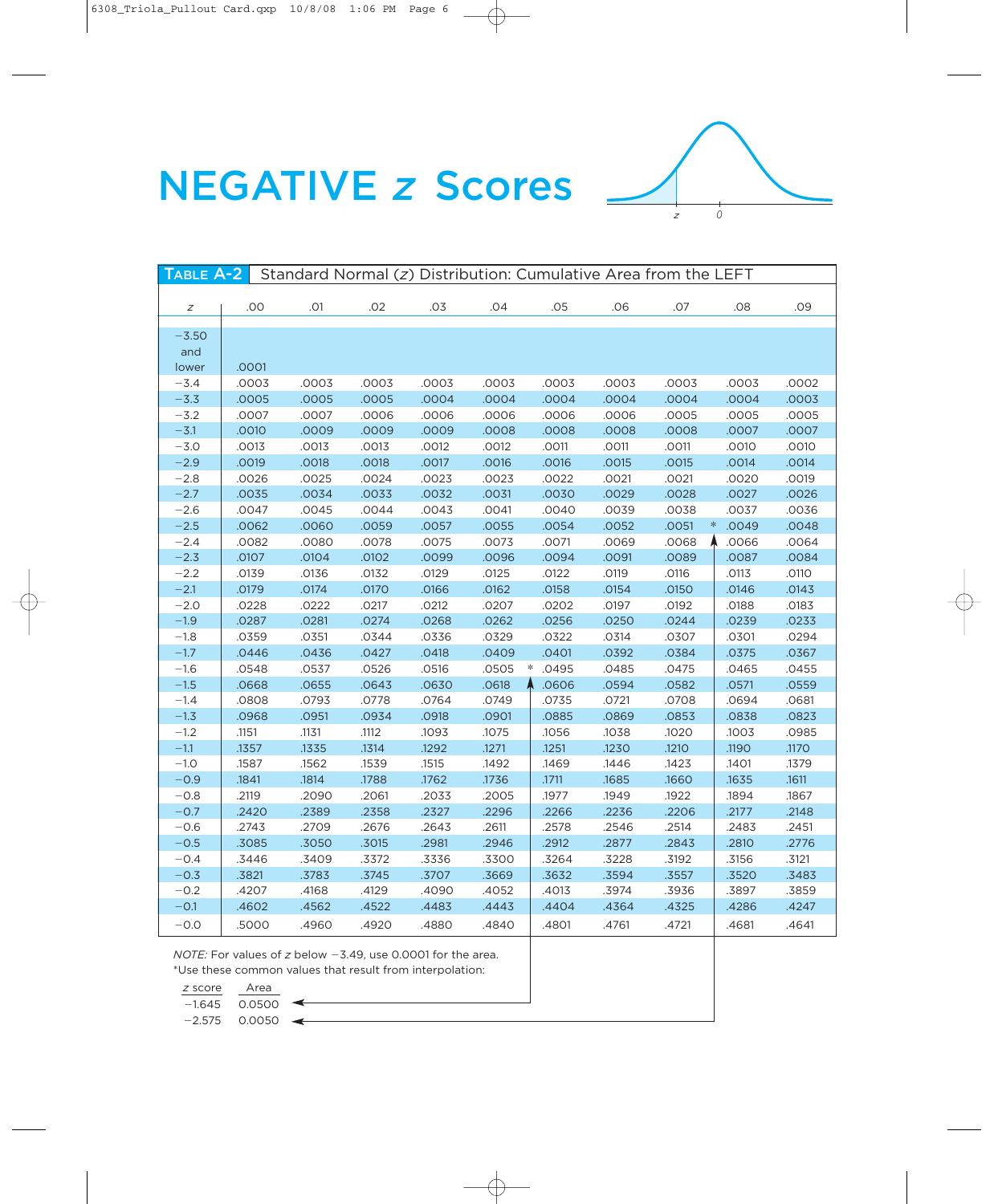

# POSITIVE <sup>z</sup> Scores

| TABLE A-2 |                        |                                                            | (continued) Cumulative Area from the LEFT |       |       |   |       |       |       |                               |       |
|-----------|------------------------|------------------------------------------------------------|-------------------------------------------|-------|-------|---|-------|-------|-------|-------------------------------|-------|
|           |                        |                                                            |                                           |       |       |   |       |       |       |                               |       |
| Ζ         | .00                    | .O1                                                        | .02                                       | .03   | .04   |   | .05   | .06   | .07   | .08                           | .09   |
| 0.0       | .5000                  | .5040                                                      | .5080                                     | .5120 | .5160 |   | .5199 | .5239 | .5279 | .5319                         | .5359 |
| O.1       | .5398                  | .5438                                                      | .5478                                     | .5517 | .5557 |   | .5596 | .5636 | .5675 | .5714                         | .5753 |
| 0.2       | .5793                  | .5832                                                      | .5871                                     | .5910 | .5948 |   | .5987 | .6026 | .6064 | .6103                         | .6141 |
| 0.3       | .6179                  | .6217                                                      | .6255                                     | .6293 | .6331 |   | .6368 | .6406 | .6443 | .6480                         | .6517 |
| 0.4       | .6554                  | .6591                                                      | .6628                                     | .6664 | .6700 |   | .6736 | .6772 | .6808 | .6844                         | .6879 |
| 0.5       | .6915                  | .6950                                                      | .6985                                     | .7019 | .7054 |   | .7088 | .7123 | .7157 | .7190                         | .7224 |
| 0.6       | .7257                  | .7291                                                      | .7324                                     | .7357 | .7389 |   | .7422 | .7454 | .7486 | .7517                         | .7549 |
| 0.7       | .7580                  | .7611                                                      | .7642                                     | .7673 | .7704 |   | .7734 | .7764 | .7794 | .7823                         | .7852 |
| 0.8       | .7881                  | .7910                                                      | .7939                                     | .7967 | .7995 |   | .8023 | .8051 | .8078 | .8106                         | .8133 |
| 0.9       | .8159                  | .8186                                                      | .8212                                     | .8238 | .8264 |   | .8289 | .8315 | .8340 | .8365                         | .8389 |
| 1.0       | .8413                  | .8438                                                      | .8461                                     | .8485 | .8508 |   | .8531 | .8554 | .8577 | .8599                         | .8621 |
| 1.1       | .8643                  | .8665                                                      | .8686                                     | .8708 | .8729 |   | .8749 | .8770 | .8790 | .8810                         | .8830 |
| 1.2       | .8849                  | .8869                                                      | .8888                                     | .8907 | .8925 |   | .8944 | .8962 | .8980 | .8997                         | .9015 |
| 1.3       | .9032                  | .9049                                                      | .9066                                     | .9082 | .9099 |   | .9115 | .9131 | .9147 | .9162                         | .9177 |
| 1.4       | .9192                  | .9207                                                      | .9222                                     | .9236 | .9251 |   | .9265 | .9279 | .9292 | .9306                         | .9319 |
| 1.5       | .9332                  | .9345                                                      | .9357                                     | .9370 | .9382 |   | .9394 | .9406 | .9418 | .9429                         | .9441 |
| 1.6       | .9452                  | .9463                                                      | .9474                                     | .9484 | .9495 | ∗ | .9505 | .9515 | .9525 | .9535                         | .9545 |
| $1.7\,$   | .9554                  | .9564                                                      | .9573                                     | .9582 | .9591 |   | .9599 | .9608 | .9616 | .9625                         | .9633 |
| 1.8       | .9641                  | .9649                                                      | .9656                                     | .9664 | .9671 |   | .9678 | .9686 | .9693 | .9699                         | .9706 |
| 1.9       | .9713                  | .9719                                                      | .9726                                     | .9732 | .9738 |   | .9744 | .9750 | .9756 | .9761                         | .9767 |
| 2.0       | .9772                  | .9778                                                      | .9783                                     | .9788 | .9793 |   | .9798 | .9803 | .9808 | .9812                         | .9817 |
| 2.1       | .9821                  | .9826                                                      | .9830                                     | .9834 | .9838 |   | .9842 | .9846 | .9850 | .9854                         | .9857 |
| 2.2       | .9861                  | .9864                                                      | .9868                                     | .9871 | .9875 |   | .9878 | .9881 | .9884 | .9887                         | .9890 |
| 2.3       | .9893                  | .9896                                                      | .9898                                     | .9901 | .9904 |   | .9906 | .9909 | .9911 | .9913                         | .9916 |
| 2.4       | .9918                  | .9920                                                      | .9922                                     | .9925 | .9927 |   | .9929 | .9931 | .9932 | .9934                         | .9936 |
| 2.5       | .9938                  | .9940                                                      | .9941                                     | .9943 | .9945 |   | .9946 | .9948 | .9949 | .9951<br>$\ast$               | .9952 |
| 2.6       | .9953                  | .9955                                                      | .9956                                     | .9957 | .9959 |   | .9960 | .9961 | .9962 | .9963                         | .9964 |
| 2.7       | .9965                  | .9966                                                      | .9967                                     | .9968 | .9969 |   | .9970 | .9971 | .9972 | .9973                         | .9974 |
| 2.8       | .9974                  | .9975                                                      | .9976                                     | .9977 | .9977 |   | .9978 | .9979 | .9979 | .9980                         | .9981 |
| 2.9       | .9981                  | .9982                                                      | .9982                                     | .9983 | .9984 |   | .9984 | .9985 | .9985 | .9986                         | .9986 |
| 3.0       | .9987                  | .9987                                                      | .9987                                     | .9988 | .9988 |   | .9989 | .9989 | .9989 | .9990                         | .9990 |
| 3.1       | .9990                  | .9991                                                      | .9991                                     | .9991 | .9992 |   | .9992 | .9992 | .9992 | .9993                         | .9993 |
| 3.2       | .9993                  | .9993                                                      | .9994                                     | .9994 | .9994 |   | .9994 | .9994 | .9995 | .9995                         | .9995 |
| 3.3       | .9995                  | .9995                                                      | .9995                                     | .9996 | .9996 |   | .9996 | .9996 | .9996 | .9996                         | .9997 |
| 3.4       | .9997                  | .9997                                                      | .9997                                     | .9997 | .9997 |   | .9997 | .9997 | .9997 | .9997                         | .9998 |
| 3.50      | .9999                  |                                                            |                                           |       |       |   |       |       |       |                               |       |
| and up    |                        |                                                            |                                           |       |       |   |       |       |       |                               |       |
|           |                        | NOTE: For values of z above 3.49, use 0.9999 for the area. |                                           |       |       |   |       |       |       | <b>Common Critical Values</b> |       |
|           |                        | *Use these common values that result from interpolation:   |                                           |       |       |   |       |       |       | Confidence Critical           |       |
| z score   | Area                   |                                                            |                                           |       |       |   |       |       |       | Level                         | Value |
| 1.645     | $0.9500 \triangleleft$ |                                                            |                                           |       |       |   |       |       |       | 0.90                          | 1.645 |
| 2.575     | $0.9950$ $\leftarrow$  |                                                            |                                           |       |       |   |       |       |       | 0.95                          | 1.96  |
|           |                        |                                                            |                                           |       |       |   |       |       |       | 0.99                          | 2.575 |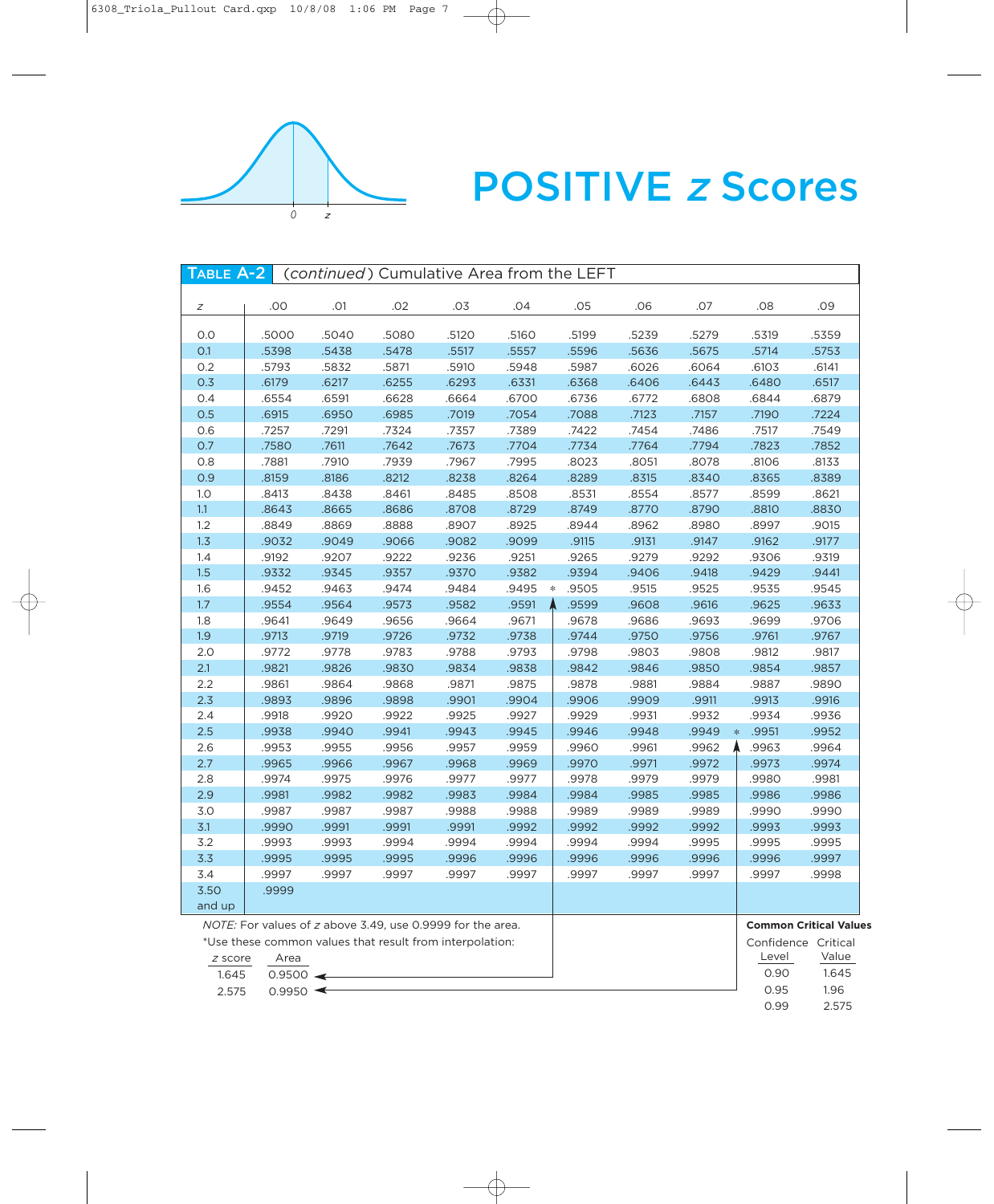| TABLE A-3             | t Distribution: Critical t Values |                |                           |                |                |  |  |  |
|-----------------------|-----------------------------------|----------------|---------------------------|----------------|----------------|--|--|--|
|                       |                                   |                | Area in One Tail          |                |                |  |  |  |
|                       | 0.005<br>0.01                     |                | 0.025                     | 0.05           | 0.10           |  |  |  |
|                       |                                   |                |                           |                |                |  |  |  |
| Degrees of<br>Freedom | 0.01                              | 0.02           | Area in Two Tails<br>0.05 | 0.10           | 0.20           |  |  |  |
|                       |                                   |                |                           |                |                |  |  |  |
| 1                     | 63.657                            | 31.821         | 12.706                    | 6.314          | 3.078          |  |  |  |
| $\overline{2}$        | 9.925                             | 6.965          | 4.303                     | 2.920          | 1.886          |  |  |  |
| 3                     | 5.841                             | 4.541          | 3.182                     | 2.353          | 1.638          |  |  |  |
| $\overline{4}$<br>5   | 4.604<br>4.032                    | 3.747<br>3.365 | 2.776<br>2.571            | 2.132<br>2.015 | 1.533<br>1.476 |  |  |  |
| $6\phantom{a}$        | 3.707                             | 3.143          | 2.447                     | 1.943          | 1.440          |  |  |  |
| 7                     | 3.499                             | 2.998          | 2.365                     | 1.895          | 1.415          |  |  |  |
| $\,8\,$               | 3.355                             | 2.896          | 2.306                     | 1.860          | 1.397          |  |  |  |
| 9                     | 3.250                             | 2.821          | 2.262                     | 1.833          | 1.383          |  |  |  |
| 10                    | 3.169                             | 2.764          | 2.228                     | 1.812          | 1.372          |  |  |  |
| 11<br>12              | 3.106                             | 2.718          | 2.201                     | 1.796          | 1.363          |  |  |  |
| 13                    | 3.055<br>3.012                    | 2.681<br>2.650 | 2.179<br>2.160            | 1.782<br>1.771 | 1.356<br>1.350 |  |  |  |
| 14                    | 2.977                             | 2.624          | 2.145                     | 1.761          | 1.345          |  |  |  |
| 15                    | 2.947                             | 2.602          | 2.131                     | 1.753          | 1.341          |  |  |  |
| 16                    | 2.921                             | 2.583          | 2.120                     | 1.746          | 1.337          |  |  |  |
| 17                    | 2.898                             | 2.567          | 2.110                     | 1.740          | 1.333          |  |  |  |
| 18                    | 2.878                             | 2.552          | 2.101                     | 1.734          | 1.330          |  |  |  |
| 19                    | 2.861                             | 2.539          | 2.093                     | 1.729          | 1.328          |  |  |  |
| 20                    | 2.845<br>2.831                    | 2.528          | 2.086<br>2.080            | 1.725          | 1.325          |  |  |  |
| 21<br>22              | 2.819                             | 2.518<br>2.508 | 2.074                     | 1.721<br>1.717 | 1.323<br>1.321 |  |  |  |
| 23                    | 2.807                             | 2.500          | 2.069                     | 1.714          | 1.319          |  |  |  |
| 24                    | 2.797                             | 2.492          | 2.064                     | 1.711          | 1.318          |  |  |  |
| 25                    | 2.787                             | 2.485          | 2.060                     | 1.708          | 1.316          |  |  |  |
| 26                    | 2.779                             | 2.479          | 2.056                     | 1.706          | 1.315          |  |  |  |
| 27                    | 2.771                             | 2.473          | 2.052                     | 1.703          | 1.314          |  |  |  |
| 28                    | 2.763                             | 2.467          | 2.048<br>2.045            | 1.701          | 1.313          |  |  |  |
| 29<br>30              | 2.756<br>2.750                    | 2.462<br>2.457 | 2.042                     | 1.699<br>1.697 | 1.311<br>1.310 |  |  |  |
| 31                    | 2.744                             | 2.453          | 2.040                     | 1.696          | 1.309          |  |  |  |
| 32                    | 2.738                             | 2.449          | 2.037                     | 1.694          | 1.309          |  |  |  |
| 33                    | 2.733                             | 2.445          | 2.035                     | 1.692          | 1.308          |  |  |  |
| 34                    | 2.728                             | 2.441          | 2.032                     | 1.691          | 1.307          |  |  |  |
| 35                    | 2.724                             | 2.438          | 2.030                     | 1.690          | 1.306          |  |  |  |
| 36                    | 2.719                             | 2.434          | 2.028                     | 1.688          | 1.306          |  |  |  |
| 37<br>38              | 2.715<br>2.712                    | 2.431<br>2.429 | 2.026<br>2.024            | 1.687<br>1.686 | 1.305<br>1.304 |  |  |  |
| 39                    | 2.708                             | 2.426          | 2.023                     | 1.685          | 1.304          |  |  |  |
| 40                    | 2.704                             | 2.423          | 2.021                     | 1.684          | 1.303          |  |  |  |
| 45                    | 2.690                             | 2.412          | 2.014                     | 1.679          | 1.301          |  |  |  |
| 50                    | 2.678                             | 2.403          | 2.009                     | 1.676          | 1.299          |  |  |  |
| 60                    | 2.660                             | 2.390          | 2.000                     | 1.671          | 1.296          |  |  |  |
| 70                    | 2.648<br>2.639                    | 2.381          | 1.994                     | 1.667          | 1.294          |  |  |  |
| 80<br>90              | 2.632                             | 2.374<br>2.368 | 1.990<br>1.987            | 1.664<br>1.662 | 1.292<br>1.291 |  |  |  |
| 100                   | 2.626                             | 2.364          | 1.984                     | 1.660          | 1.290          |  |  |  |
| 200                   | 2.601                             | 2.345          | 1.972                     | 1.653          | 1.286          |  |  |  |
| 300                   | 2.592                             | 2.339          | 1.968                     | 1.650          | 1.284          |  |  |  |
| 400                   | 2.588                             | 2.336          | 1.966                     | 1.649          | 1.284          |  |  |  |
| 500                   | 2.586                             | 2.334          | 1.965                     | 1.648          | 1.283          |  |  |  |
| 1000                  | 2.581                             | 2.330          | 1.962                     | 1.646          | 1.282          |  |  |  |
| 2000<br>Large         | 2.578<br>2.576                    | 2.328<br>2.326 | 1.961<br>1.960            | 1.646<br>1.645 | 1.282<br>1.282 |  |  |  |
|                       |                                   |                |                           |                |                |  |  |  |